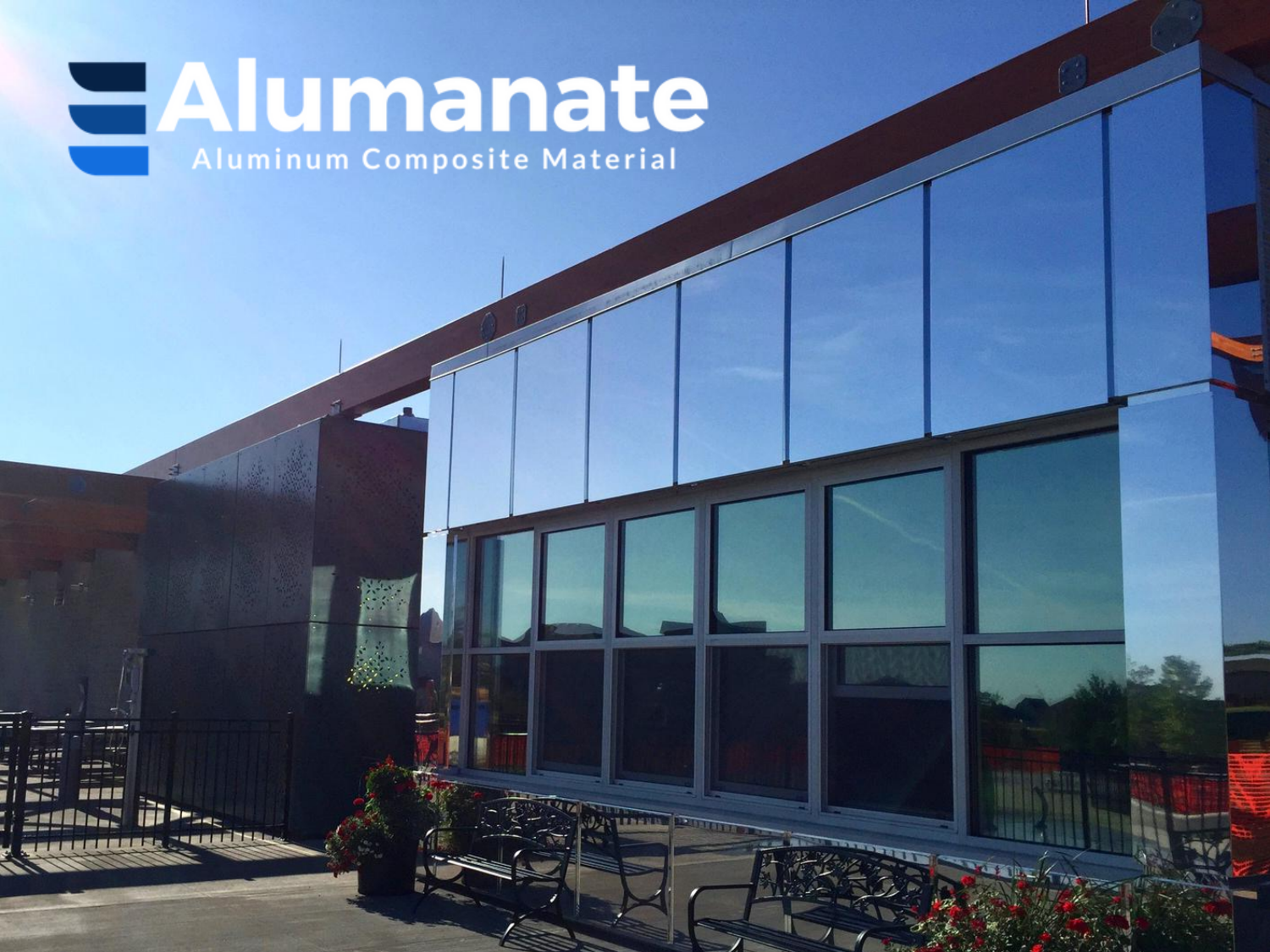

Alumanate is committed to the manufacturing of aluminum composite material (ACM) for signage, building and construction applications such as architectural wall cladding, digital print signage and other creative uses.

Our company focus is to provide quality ACM that is paralleled with the best pricing in the industry.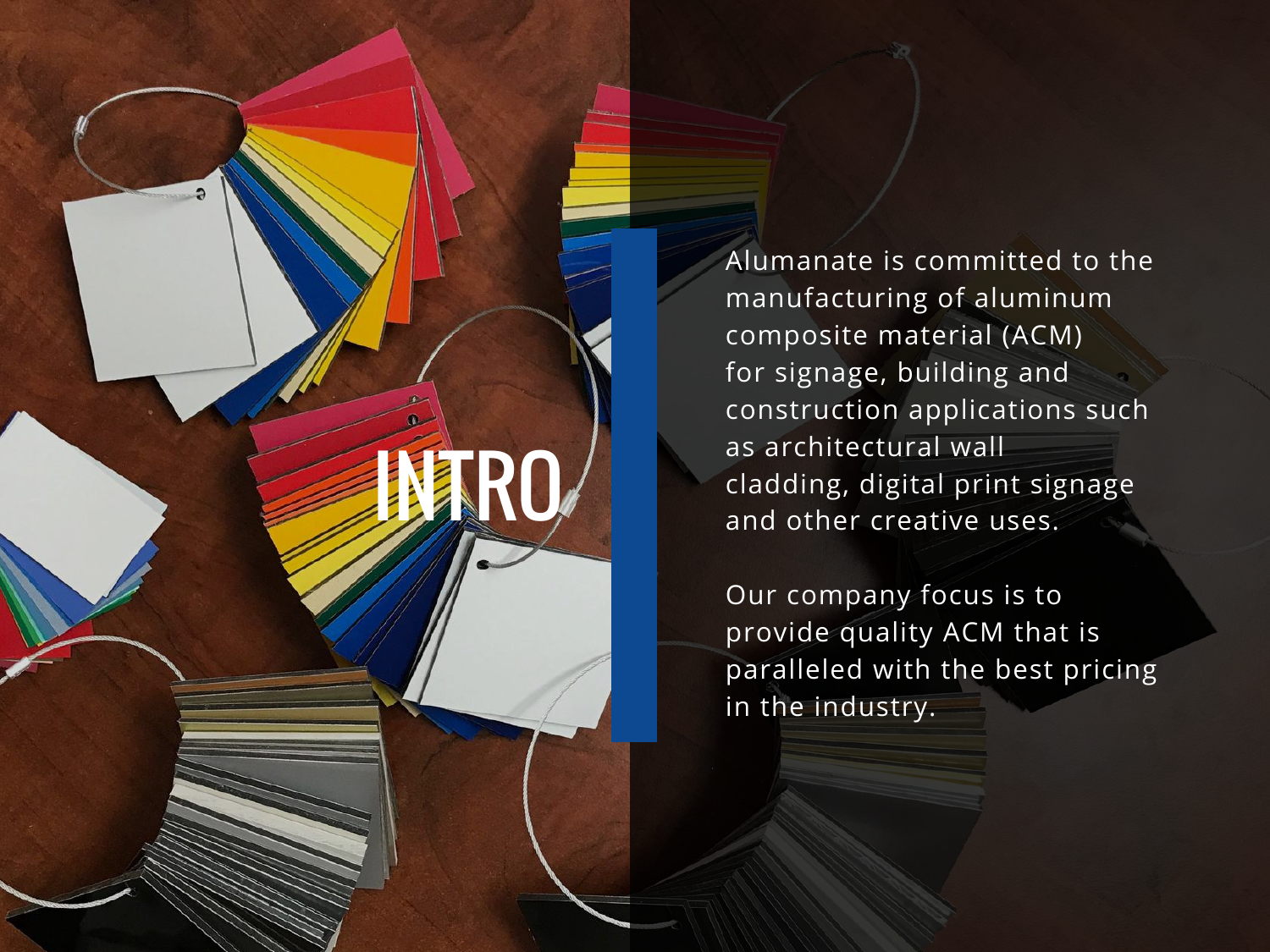01 FLEXIBLE TERMS We offer NOTHING up front, prepaid shipping and up to net 90 payment terms with multiple discount opportunities.

## COMPANY INSIGHTS

Founded in Eugene Oregon, *Go Ducks!* We recently relocated to Orange County California and this is now where our distributor center is located.



### HOLD OVER STOCK

We have over a dozen warehouse locations across the U.S. that we are able to store your excess stock at until you need. This ensures that you will have a constant flow of material at all times.

### PRICING 03

On average, our material cost is 20% less than the other ACM manufacturers. We do not raise our sheet price to include blanketed shipping cost; instead we provide separate transparent shipping rates that are updated biweekly.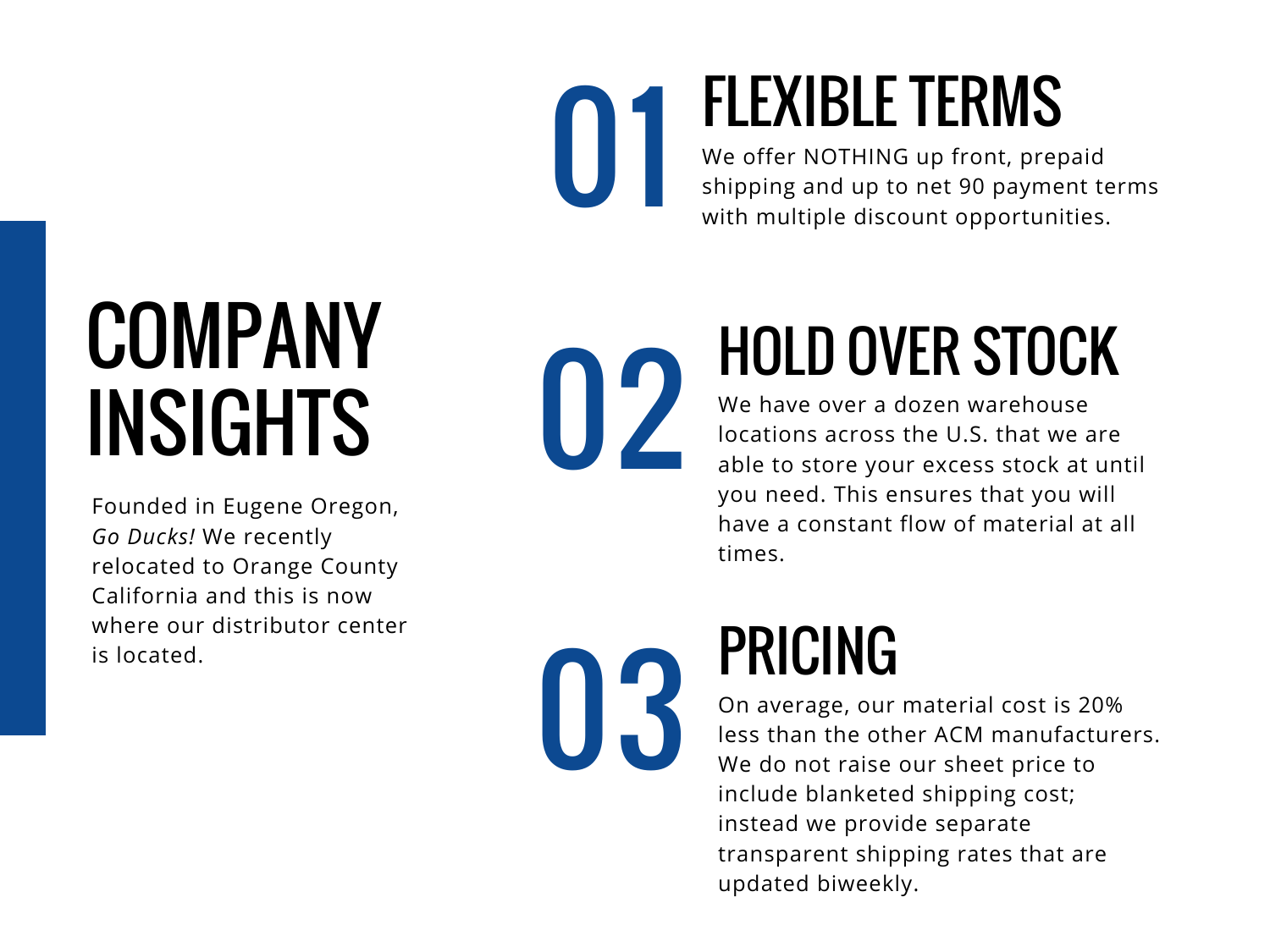#### Alumanate is an ultra-smooth, maintenance-free and long-lasting product that is excellent for all types of printing, painting, die-cutting, mounting and vinyl wrapping.

#### **Characteristics**

MATERIAL

DESCRIPTION

- Excellent for digital printing as well as mounting

- Superior surface protects expensive digital and screen printed graphics

- Provides excellent durability in outdoor applications

- Won't bow or oil can

- Can be routed and returned to add dimension or roll-formed to deliver sweeping curves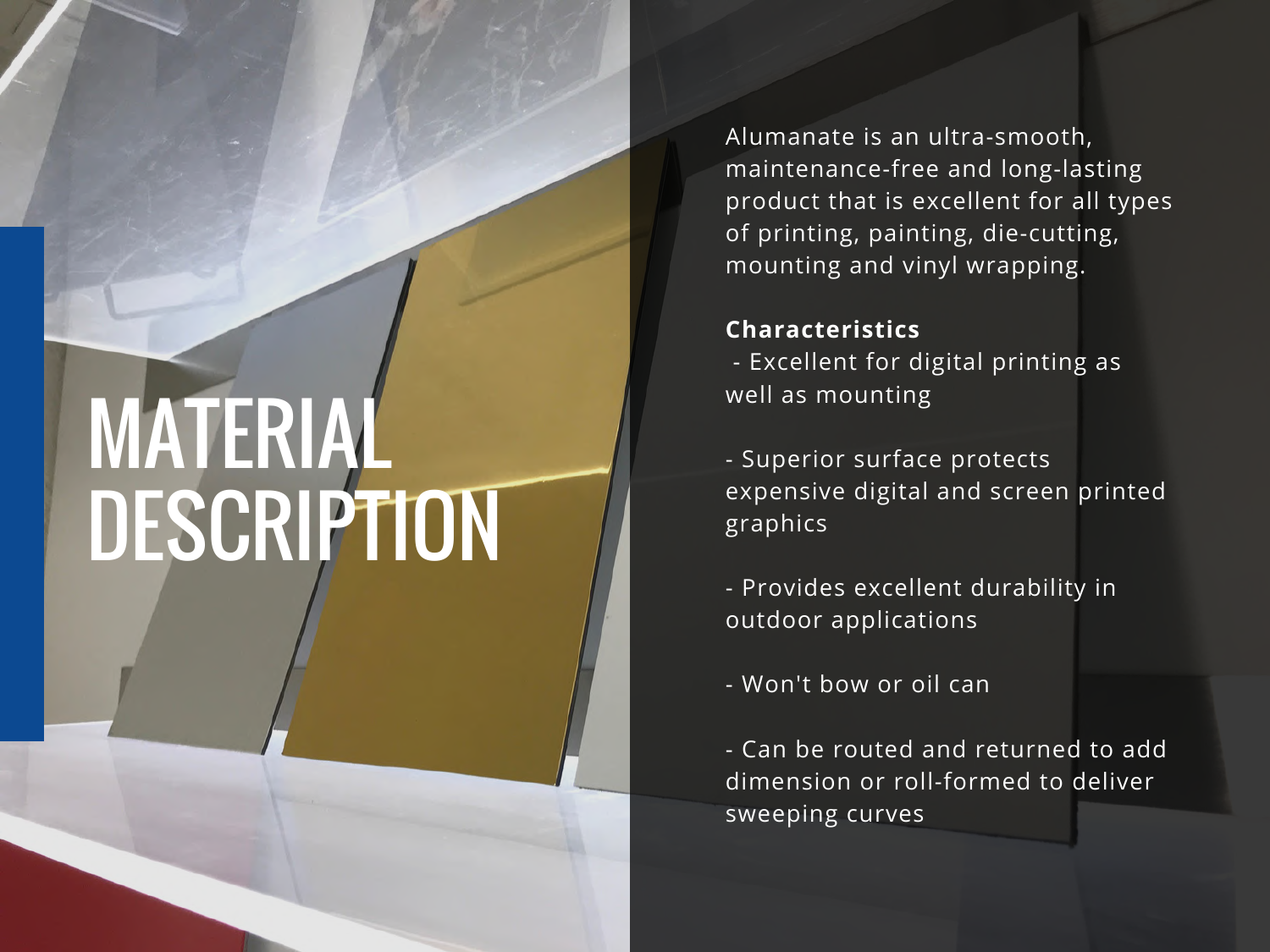# PANEL SPECS

### STANDARD OFFERINGS

- **Widths**: 48" 50" 60", custom widths upon request (≤ 5.175')
- **Lengths**: 96" 100" 120" & 196", custom lengths upon request (≤ 19')
- **Panel Thickness**: 2mm 3mm 4mm 5mm 6mm
- **Aluminum Skin Thickness**: .005" / .006"/ .008" / .012" / .020"
- **Core Types**: Polyethylene PE & Fire Resistant FR
- **Colors**: We stock white, black, brushed, blue, yellow, red and green. Corporate id and custom colors are welcomed